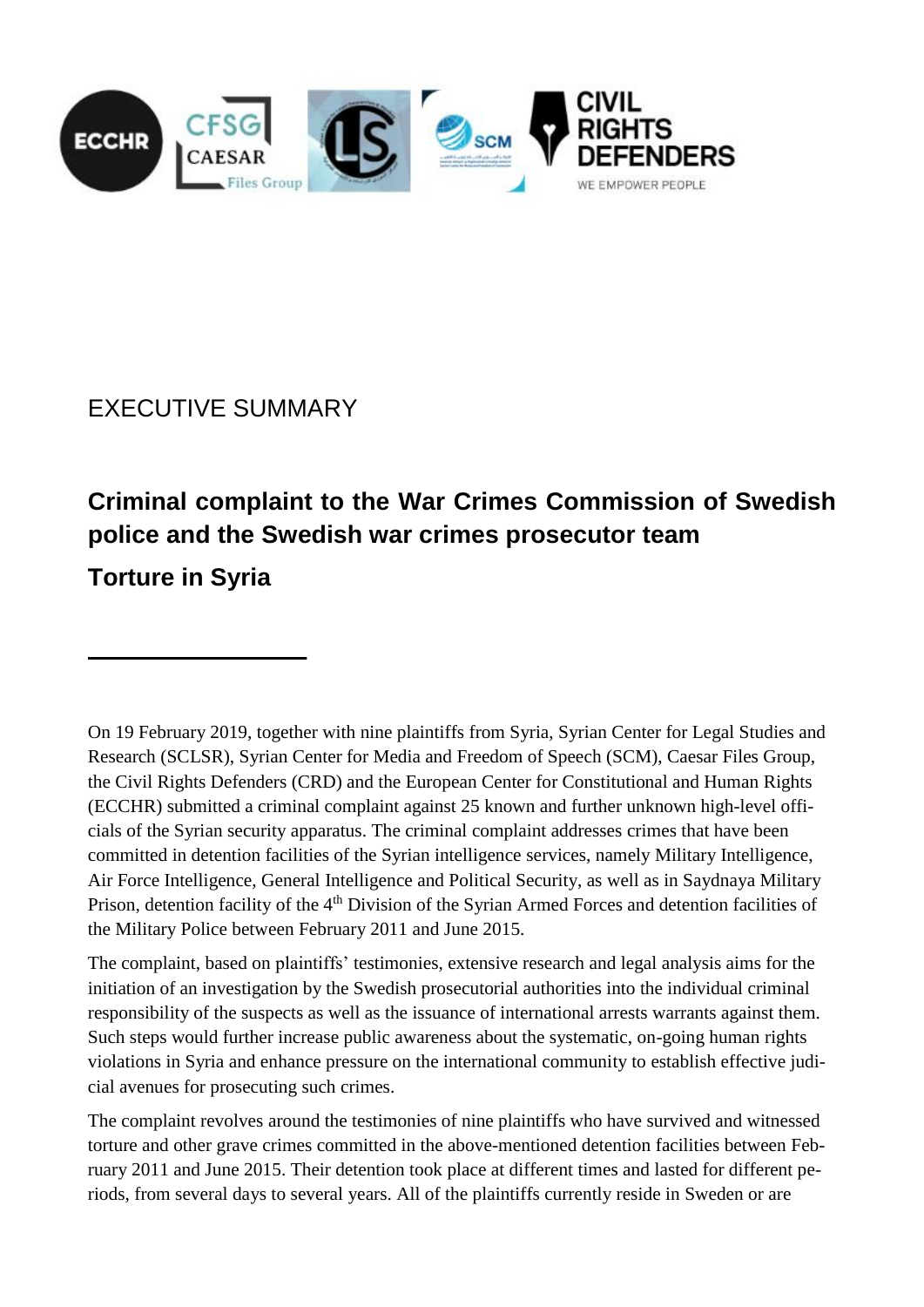Swedish nationals. They are willing to testify with the Swedish investigative authorities. Those plaintiffs who already testified, are willing to provide further information to the authorities if required.

## **Plaintiffs**

The testimonies of the nine plaintiffs stand at the center of the criminal complaint. They reveal the inhumane detention conditions as well as systematic physical and psychological torture inside the government-run detention facilities.

*Plaintiff* 2 is a Syrian human rights defender and journalist. In 2012, he worked for the Syrian Center for Media and Freedom of Expression (SCM), at that time operating under the name "Violations Documentation Center." In February 2012, he was arrested in the SCM office together with his colleagues and brought to the Investigative branch of the Air Force Intelligence in Damascus, where he witnessed other detainees, including minors, being tortured on several occasions. One month later, he was transferred to the Regiment 555 of the 4<sup>th</sup> division, where he was repeatedly tortured, including by beating with cables and solid sticks. Due to the inhuman detention conditions, the plaintiff lost 30 kg in weight while detained. In November 2012, he was transferred to Adra Civil Prison. Following his release in February 2013, he fled to Lebanon and Turkey before coming to Sweden in 2014.

*Plaintiff 5* was arrested twice. The first time, he was arrested in May 2011 after he was listed as a wanted person by the regime. Following this arrest, he was detained in the General Intelligence branches 251 and 285, where he was exposed to severe torture sessions. He was released after two months. In December 2012, he was arrested for the second time for being politically active and engaged in humanitarian work. He was brought again to branch 251, where he had to endure several torture sessions. Among other things, he was beaten until unconsciousness, exposed to electric shocks and *shabeh*. While in detention, plaintiff 5 saw a doctor only once. When he told the doctor that he had problems with his stomach, the doctor kicked him hard in the stomach. He still has a hole in his knee, because he was tormented with a drilling machine. After more than one year he was released. He arrived in Sweden in April 2015.

*Plaintiff* 7 was accused of participation in demonstrations, having instigated students in his university to take part in demonstrations and of having spoken critically about the government. He was arrested in September 2012 and detained in the Military Intelligence branch 215. There, the plaintiff was first detained in a cell of about 3x4 meters in size with a number of people varying between 25 and 50, and later in a cell of about 4x5 meters holding up to 104 people. This gave the detainees no space to sleep or sit down. He was allowed to use the toilet twice a day for only a few seconds. The plaintiff was exposed to different kinds of torture, for example, severe beatings, electric shocks and *shabeh*. He was released after 45 days. In mid-2012, he fled to Europe and arrived in Sweden in October 2014.

*Plantiff 8* was arrested in 2012 and detained in branch 215 of the Military Intelligence. She was 19 years old at the time of her arrest. She was arrested because she had organized a shelter and collected money for internally displaced people. In the branch 215, she was subjected to inhuman detention conditions characterized by a limited access to sanitary facilities, lack of daylight and inedible food. During her detention, the plaintiff was subjected to interrogation several times. During the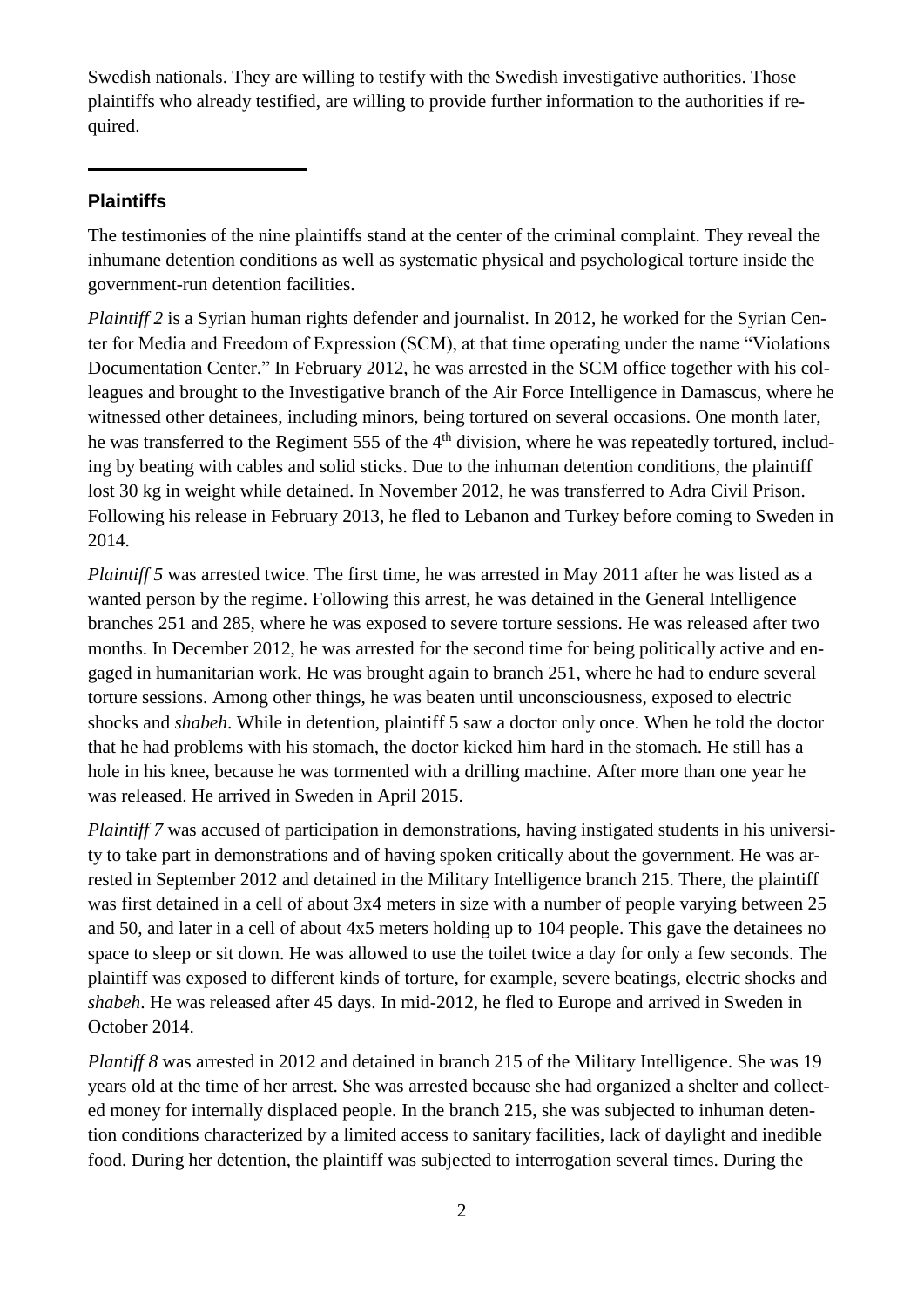interrogation sessions she was beaten, humiliated, insulted, sexually harassed and threatened with further violence. Later, she was transferred to Military Intelligence branch in Homs, where she was interrogated and exposed to torture and sexual violence. The plaintiff left Syria in 2013. She has been living in Sweden since December 2014.

*Plaintiff 9* was arrested in March 2012 when gathering together with other people for a funeral. The student helped wounded people when the funeral was attacked by the military and was then, together with other participants of the funeral. He was first brought to the Military Intelligence branch in Raqqa, where he was beaten, verbally humiliated and severely hit with a cable. Afterwards, the plaintiff was transferred to the Criminal Security branch in Raqqa, which was used as a detention facility of the local Joint Investigation Committee. 30 to 40 people were detained in the cell of 4x4 meters. There was little oxygen left to breathe and the detainees had to take turns for sleeping. While detained, the plaintiff was exposed to physical torture including *falaqa*. Three weeks later, he was transferred to the central prison in Raqqa where he had to stay for another two weeks until he was released. He arrived in Sweden in January 2015.

Several plaintiffs have already testified as witnesses with the War Crimes Commission of Swedish police. Together with plantiffs who have not yet testified, they filed a complaint addressing the crimes they were exposed to and demand an investigation.

*Anwar al-Bunni* is a well-known Syrian human rights lawyer, who had been targeted for his human rights work since 2001. In May 2006, he was arrested and sentenced for 5 years in detention. While detained, al-Bunni was also ill-treated and tortured. In 2008, he received the Front Line Award for Human Rights Defenders at Risk. The following year, he was awarded the Human Rights Award by the German Association of Judges. After his release in 2011, he moved to Germany and continued his work leading Syrian Center for Legal Studies and Research. In December 2018, he was awarded the Franco-German Prize for Human Rights and the Rule of Law. The complaint is further supported by the Caesar Files Group, which is a group managing numerous images and official documents of the Syrian governmental institutions which were smuggled out of Syria by the former Military Police employee "Caesar" and others.

#### **Crimes by the Syrian security apparatus**

The crimes addressed in the complaint have to be seen in a broader context concerning the overall situation in Syria. The sites of detention, where the plaintiffs were kept and tortured, are only a few

The complaint is supported by two Syrian lawyers Anwar al-Bunni and Mazen Darwish.

*Mazen Darwish* is a Syrian lawyer, journalist and president of the Syrian Center for Media and Freedom of Speech (SCM). He was repeatedly targeted and detained by Syrian authorities as a result of his work. Since the beginning of protests in 2011, Darwish and his organization documented arrests, murder and enforced disappearances of activists. In February 2012, he was arrested, tortured, and repeatedly transferred to different detention centers. Following a call for his release supported by numerous international human rights organizations, he was released in August 2015. Darwish continued his human rights work and was awarded the Pinter International Writer of Courage Award (shared with Salman Rushdie) given by English PEN in 2014, and the UNESCO/Guillermo Cano World Press Freedom Prize in 2015.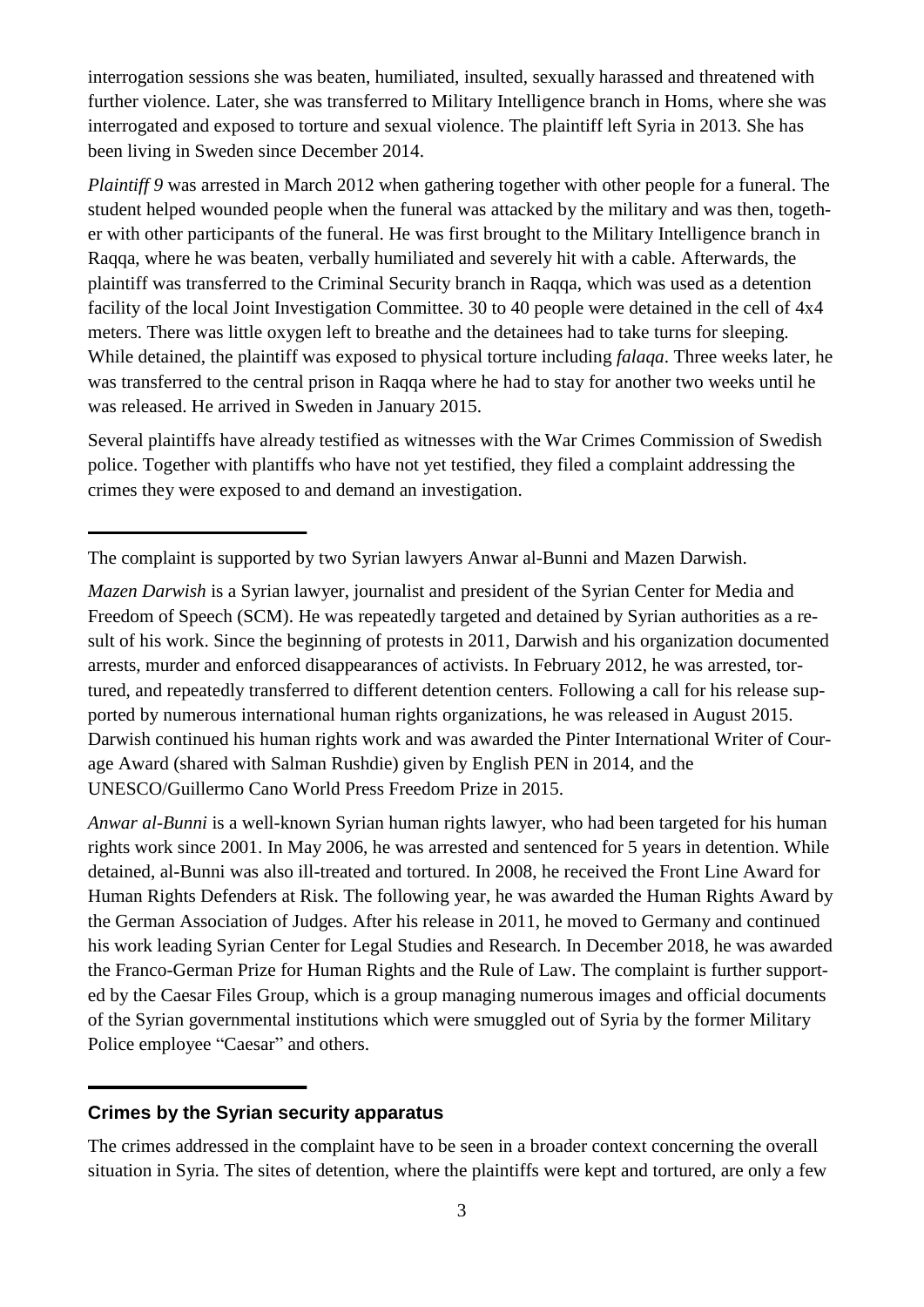of numerous detention facilities and prisons operated by the Syrian intelligence services and the Syrian Military. Yet the crimes that form the basis of this complaint are exemplary for the overall policy of suppression, humiliation and extermination of civilian population by the Syrian government under the pretense of countering the opposition.

This policy has been deployed by the Syrian government for decades. It has, however, reached an unprecedented level of intensity and severity in the context of the uprising in Syria starting from March 2011. The countrywide backlash against civilians, who were perceived as opposition and threat to the regime, followed a pattern of systematic arrests and detention by intelligence services, military forces and pro-government militia.

Following the uprising that started in Syria in early 2011, the NSB and the four intelligence services were given a leading role in countering any anti-government activities by monitoring, arresting, interrogating and detaining protesters and members of the opposition, as well as taking part in military actions against them. Due to the quick growth of the anti-government movement and its spread across the country, the government established Central Crisis Management Cell (CCMC) in March 2011 to provide a coordinated response to the situation by bringing together high-ranking security and military officials. Together, these actors designed a state policy of repression and persecution against anyone perceived as opposition to the regime of Bashar al-Assad.

The Syrian security apparatus consists of the four intelligence services, namely Military Intelligence, Air Force Intelligence, General Intelligence and Political Security, as well as the National Security Bureau (NSB), which acts as an umbrella institution overseeing activities of all intelligence services.

Among the instructions given by CCMC to the NSB and the intelligence services were coordinated and violent raids on demonstrations leading to mass and targeted arrests and interrogation of activists, supporters and coordinators of the demonstrations. Violent and unlawful arrests were often followed by detention in one of the branches of the intelligence services and military prisons, including the Saydnaya Military Prison.

Implementation of the policy proposed by the CCMC required coordinated efforts by both security and military institutions, for which institutions such as Military Police worked hand in hand with the intelligence services. Given the high number of persons who were arrested and detained in response to the uprising, the Government started using premises of the Syrian Armed Forces, including the  $4<sup>th</sup>$  Division and subordinate units, as additional detention facilities.

In the detention facilities of the intelligence services, military units, Military Police and in military prisons, detainees have been systematically exposed to torture, degrading treatment, sexual violence and other inhuman acts, which resulted in the death of many detainees as was revealed by 26,948 photographs smuggled out of Syria by the Syrian Military Police defector known as "Caesar." The photographs were taken as part of the Syrian Military Police's internal procedures between May 2011 and August 2013 and represent unique proof of the Syrian government's machinery of torture and killing.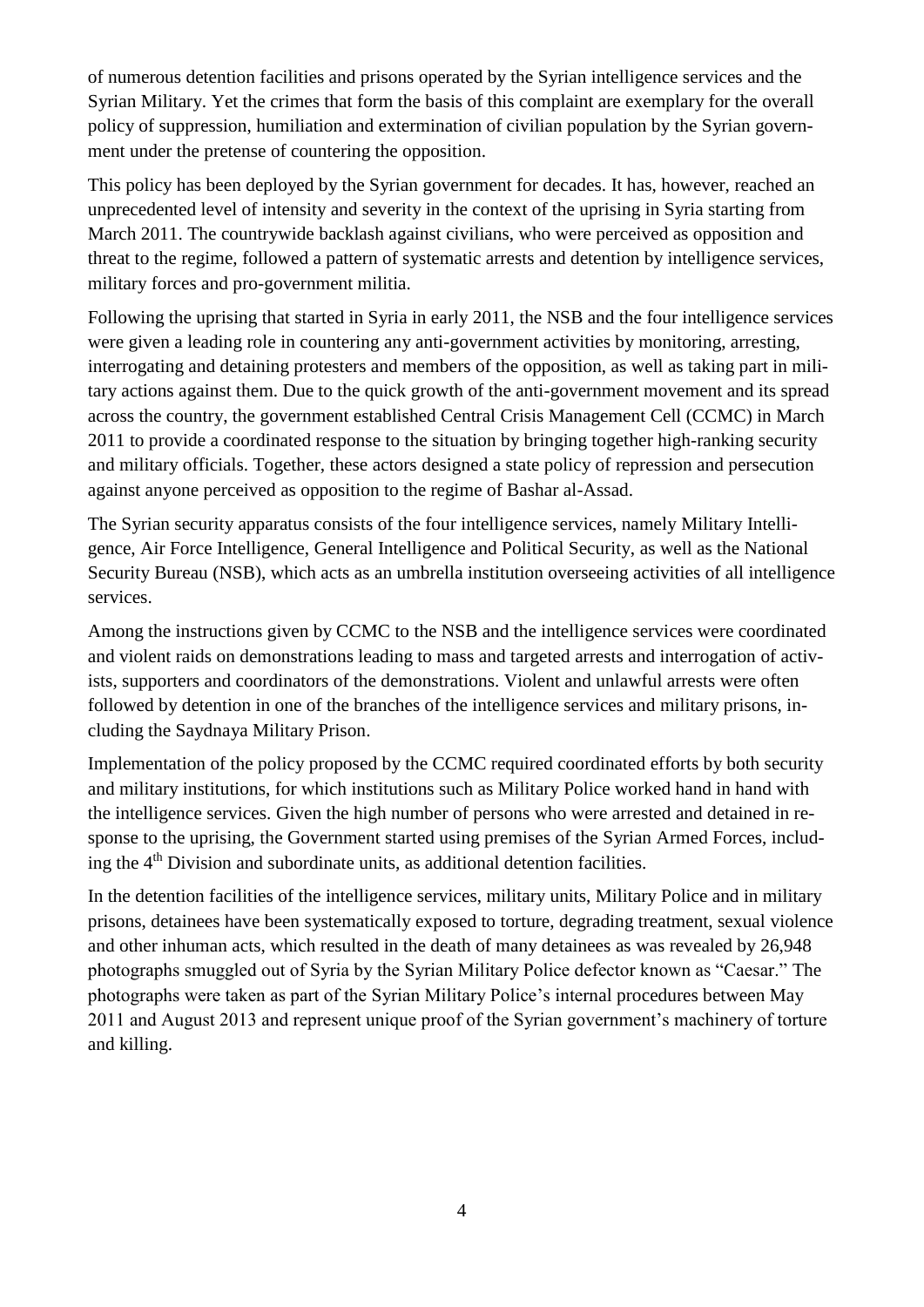## **Sites of crime**

The complaint at hand addresses crimes which were committed against the plaintiffs in detention facilities of four intelligence services, Joint Investigation Committees, Saydnaya Military Prison, the 4<sup>th</sup> Division and the Military Police.

## *Syrian Intelligence Services*

The intelligence services operate in central branches in Damascus as well as in regional branches in Syria's 14 governorates. Both central and regional branches hold detention facilities in which torture is a daily practice.

Military Intelligence reportedly operates up to 28 branches in Damascus and around 50 branches outside the capital throughout the country. The branches are usually designated by 3-digitcombinations. The complaint addresses crimes committed in the branches 215 (Damascus), 261 (Homs), 290 (Aleppo) and in the branches located in Tartous and Raqqa.

Air Force Intelligence operates central branches in Damascus as well as various regional command centers, namely, the Southern Region, Central Region, Northern Region, Eastern Region and Western Region. The criminal complaint addresses crimes committed in branches located in Homs and Aleppo.

Similarly to other intelligence services, General Intelligence operates central as well as regional branches across the country. The complaint addresses crimes committed in two branches located in Damascus, branch 251, known as Al Khateeb branch, and branch 285.

The headquarters of the Political Security is located in Damascus. It maintains subordinate branches both in Damascus as well as in each of the governorates. Unlike the Syrian Military and General Intelligence branches, Political Security branches are not numbered but rather referred to by their task or geographic area. Subject of this complaint is the Political Security branch in Tartous.

Further sites of crime presented in the complaint are detention facilities used by the Joint Investigative Committee, Saydnaya Military Prison as well as the detention facility of the Regiment 555 within the 4<sup>th</sup> Division of the Syrian Armed Forces.

## *Joint Investigative Committees*

In August 2011, CCMC and NSB reinforced the government's response to the protests, *inter alia* by introducing the Joint Investigation Committees (JIC) as coordinating bodies on the governorate level. Each JIC is comprised of one representative of each of the intelligence services and headed by a representative of Criminal Security, a unit within the civilian police and *de jure* part of the Ministry of Interior. The cooperation of the members of these investigation committees seems to not shift their position within the respective intelligence agency they belong to. The JICs were utilized to interrogate the arrestees and to identify new targets for arrest and share it with other intelligence services, Military Police and Armed Forces as well as the CCMC/NSB.

JICs do not appear to operate in their autonomous facilities. Instead, they use local premises of institutions represented within the JIC, namely the intelligence services and the criminal police, for the purposes of detention and interrogation of detainees. Subject of this complaint are the JICs in Homs and Raqqa.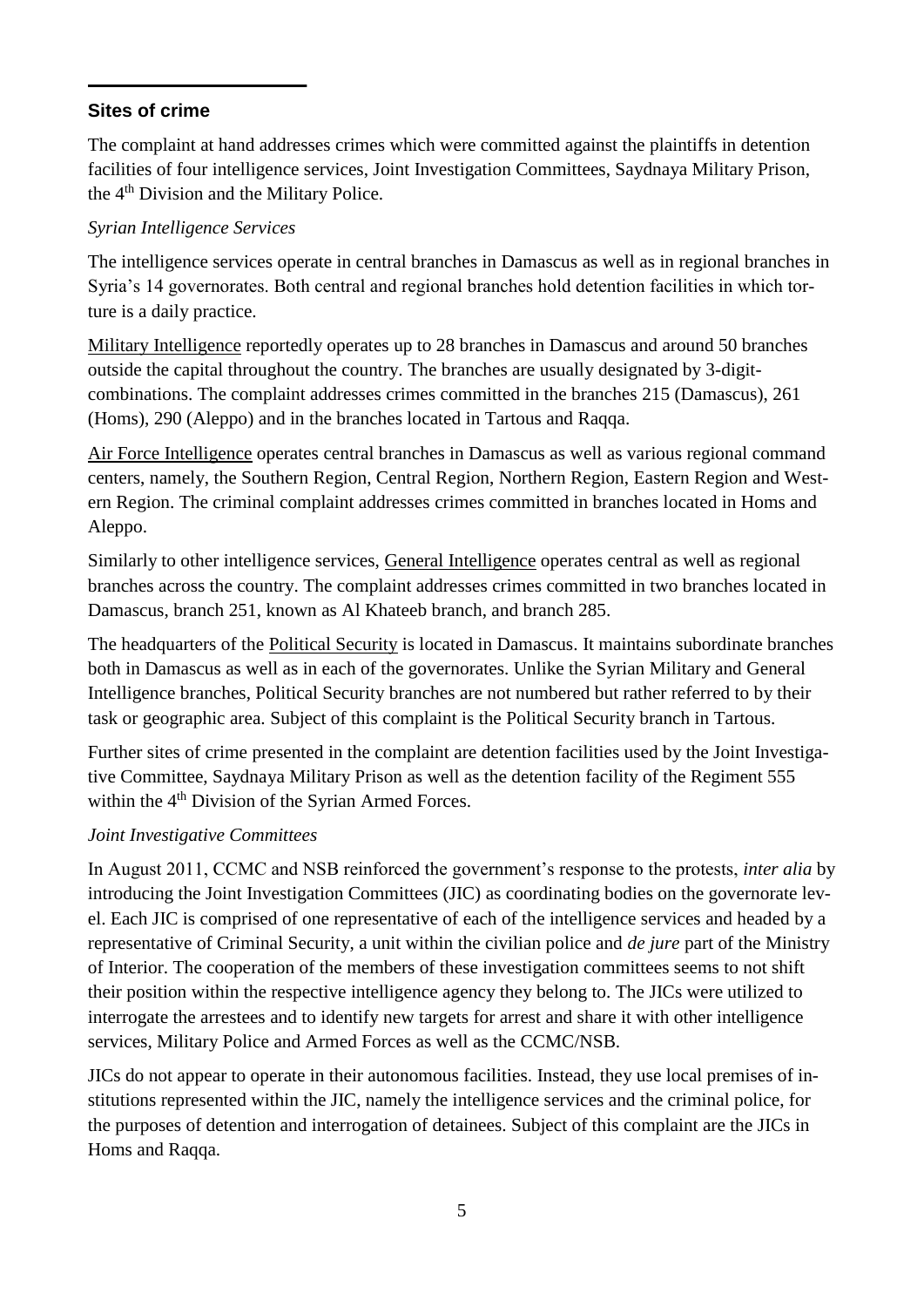## *Saydnaya Military Prison*

For decades, one of Syria's most important political prisons, Saydnaya Military Prison has continued to be used as a tool of repression since the outbreak of protests in the country in 2011. In Saydnaya, the Syrian regime detains supporters of the opposition as well as members of the Syrian military, many arrested on suspicion of attempting to desert or supporting the opposition. After being arrested, detained and tortured in detention facilities of the intelligence services, some detainees are being transferred to Saydnaya. Abuse at Saydnaya aims to permanently break the physical and mental state of the detainees.

Saydnaya Military Prison lies roughly 30 kilometers north of Damascus. Run by the Syrian Military Police under control of the Ministry of Defense, the prison consists of two main prisons, known as the 'red' building, reported to be the prison for mostly civilians, and the 'white' building, reportedly mainly for former military personnel accused of government infidelity, both together holding between 10,000 and 20,000 prisoners.

# *Regiment 555 of the 4th Division*

Due to the lack of space in the detention facilities of the intelligence services, some detainees were brought to the premises of the Syrian Armed Forces, including of the Regiment 555 of the 4<sup>th</sup> Brigade, located in Moadamiya, which is approximately ten kilometers southwest of Damascus. Detainees kept in premisesof the Regiment 555 report about inhumane detention conditions, systematic torture and abuse similar to the detention facilities operated by the intelligence services.

## *Military Police*

Central and regional offices of the Military Police were used as transit detention facilities for detainees who were supposed to be transferred to another branch of intelligence services, to a civil prison, to the Saydnaya military prison, or to be released. Former detainees reported about inhuman detention conditions in those premises as well as physical abuse they were exposed to while detained there. The complaint addresses crimes committed against in the plaintiffs in premises of the Military Police branches in Al-Qabun (district of Damascus), Tartous and Homs.

## **Acts addressed in the complaint**

The acts addressed in the complaint are part of an overall policy of arrests, detention, humiliation, enforced disappearance, torture and murder which has been implemented by all four intelligence services and their subordinate branches, Syrian Armed Forces and military institutions since March 2011. These crimes follow standardized patterns of violence throughout the country. While particular detention facilities preferred certain torture methods over others, the replication of documented torture methods across branches and intelligence services shows that the use of torture was systematic. Below are exemplified torture methods and inhuman prison conditions prevailing in the Syrian detention facilities.

## *Torture and other inhuman treatment*

Torture and other inhuman treatment have been systematically used towards detainees, including minors, across all detention facilities of intelligence services, Syrian Armed Forces and military police in all governorates, including in Saydnaya Military Prison, as part of a state policy. Former detainees reported that the most severe torture took place during interrogation sessions. These were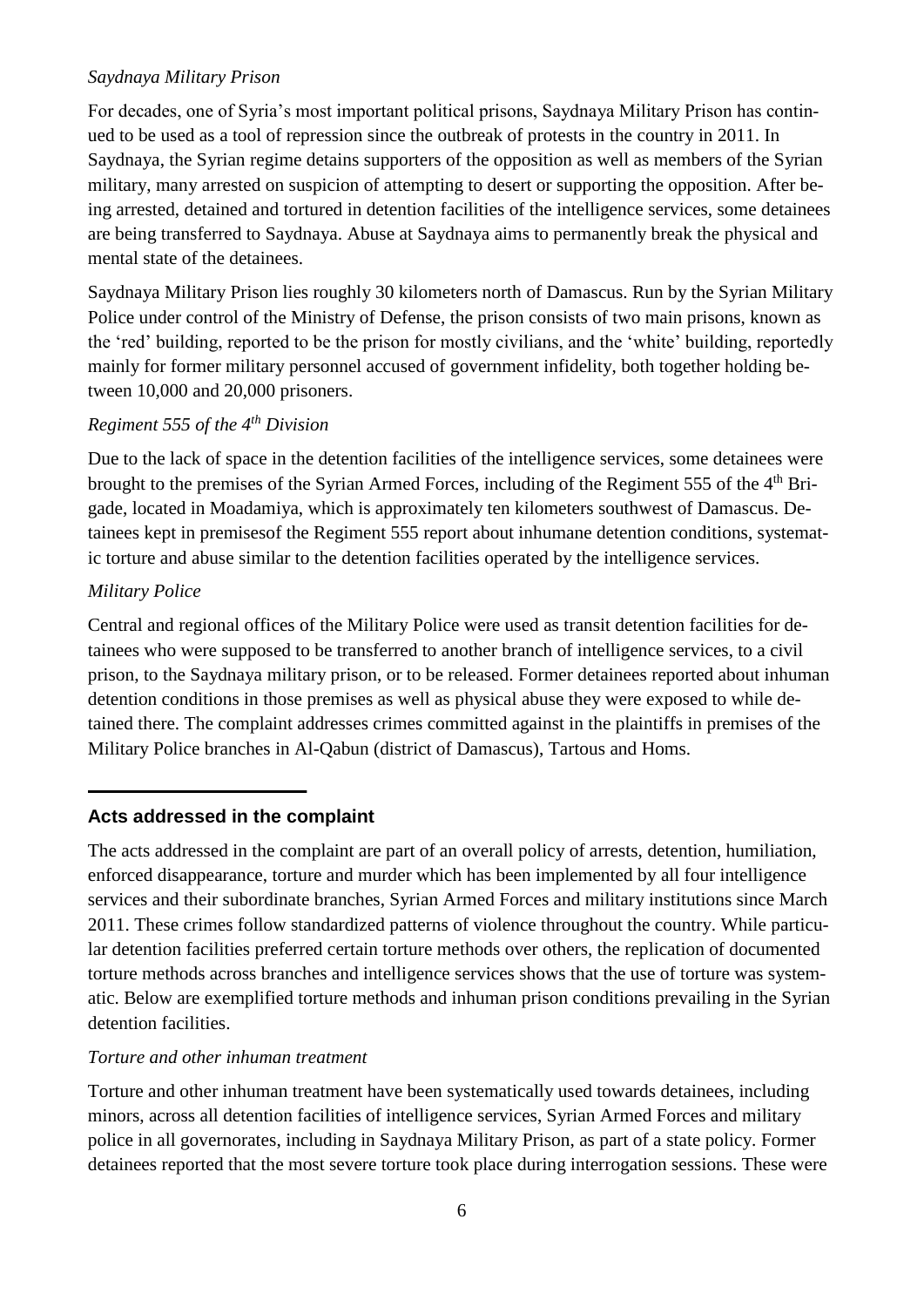usually carried out by investigators and officers of the branch in separate interrogation or "torture rooms." During these sessions, investigators usually forced detainees to confess to having participated in demonstrations, provide names of other demonstrators and organizers, or any information related to funding of demonstrations. Even after detainees confessed about "crimes" they did not commit, they were exposed to further torture.

Reported methods of torture are consistent across the country. Detainees were subjected to severe beatings on all parts of the body with objects, including metal and wooden sticks, rifle butts, batons and cables, as well as to stabbing and cutting. They were further forced to take stress positions for long periods of time. Multiple reports describe *falaqa* as one of the most used torture methods. For this, detainees had to lie down and were beaten on the soles of their feet. Another common torture method is called *bisat al-rih* (English: flying carpet). This method of torture involves a person being strapped face-up onto a foldable wooden board, the two ends of which are elevated bringing the head towards the feet causing severe pain to the lower back. During the process, the person was usually beaten. Other torture methods used across Syria included hanging detainees from walls or ceilings by their wrists (*shabeh<sup>1</sup>* ), forcing detainees to bend over and put their head, neck and legs through a tire while beatings are carried out (*dulab<sup>2</sup>* ), stubbing out cigarettes on the body and exposing detainees to electric shocks.

Psychological torture and other forms of ill-treatment which did not result in physical damage included forcing detainees to watch other detainees, also friends and family members, being tortured, raped or killed, threatening that their family members will be detained and tortured as well, threatening with execution, denigrating detainees' religious beliefs, and degrading detainees by using obscene language or insults. Most detainees were held *incommunicado* for extended periods of time without any contact to their family members.

In Saydnaya Military Prison in addition to the above-described torture, witnesses report that due to a ban of speaking, they were not allowed to report if another prisoner in their cell had died. Bodies of deceased prisoners would lay in their cell, causing severe psychological anguish. Some detainees in need of urgent medical help were not able to contact the prison staff due to the ban on speaking, which in some cases led to their death.

## *Sexual violence*

1

Various forms of sexual violence, including but not limited to rape, and sexualized torture have been committed in detention facilities across the country. Both male and female detainees reported about having been forced to undress and remain naked, exposed to electric shocks and cigarette burns on their genitals, forced to perform oral sex on guards, investigators or other detainees and being penetrated with objects. Furthermore, detainees were threatened that they would be raped in front of their family or that their family members would be raped. Some detainees report about having been forced to sexually abuse and rape other detainees.

*Inhuman detention conditions*

<sup>&</sup>lt;sup>1</sup> *Shabeh* method foresees hanging the person from the ceiling by the wrists so that their toes barely touch the ground or they are completely suspended in the air with their entire weight on their wrists, causing extreme pain.

<sup>&</sup>lt;sup>2</sup> For *dulab*, or "tire method," the person is forced to bend at the waist and stick their head, neck, legs and sometimes arms into the inside of a car tire, and then is exposed to beatings, including with objects.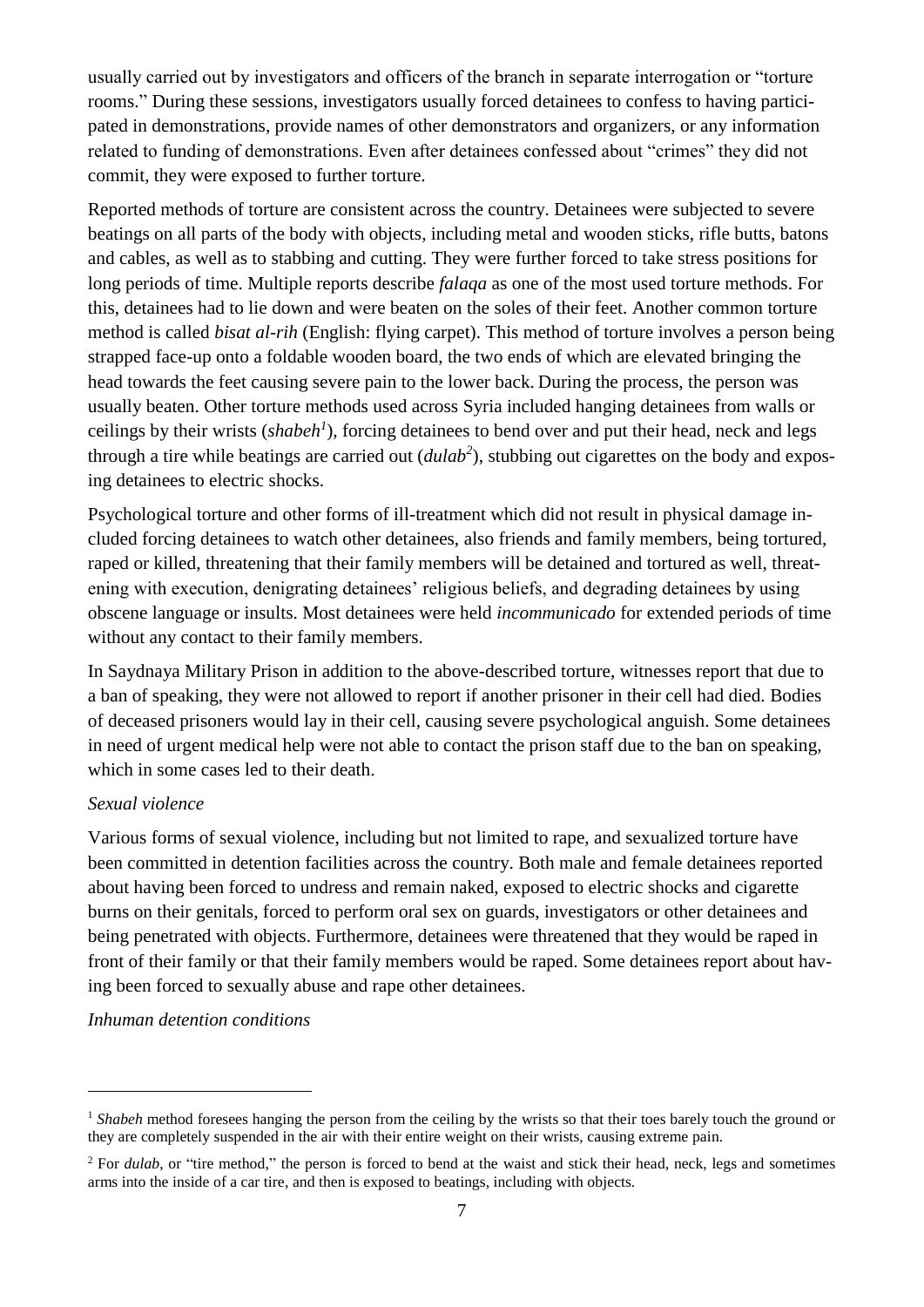Former detainees reported about inhuman detention conditions across all detention facilities and prisons in Syria.

The cells were dark and small. For example, in the basement of Saydnaya Military Prison, the only source of light in the cells was a lamp in the corridor, which meant that the prisoners were in almost complete darkness during their entire detention there which could last several years. Given the number of detainees, the cells were so overcrowded that detainees had to take turns to sleep. They were never allowed to leave the cell or breathe fresh air. Many detention cells were reported to have no toilet and to be infested with insects and lice. Detainees reported that they were permitted to use the bathroom only a few times a day at designated times, for just a minute or two, leaving them no time to wash themselves.

Moreover, former detainees reported inadequate food and water supply in detention. Guards gave each cell a limited amount of food, which was often spoiled, and water, which detainees then distributed among themselves.

A combination of poor and spoiled food, lack of medical care and poor hygienic situation exacerbated the conditions in which gastrointestinal and skin infections could severely increase. At the same time, no adequate medical care was provided, even for those seriously wounded after beatings or torture, or for detainees suffering from chronic conditions.

## **Suspects**

The crimes against humanity and war crimes described in this complaint were committed by individuals acting from within the government apparatus. Once agreed upon, orders of the high-level officials followed the chain of command down to the direct perpetrators, who executed the orders.

At the top of the chain stands the President Bashar al-Assad, who as a current head of state enjoys immunity from criminal prosecution by national prosecutorial authorities. The National Security Bureau (NSB), which regularly receives orders by the President, consists of Assad's closest advisors and is responsible for the supervision of the four intelligence services. In addition to the heads of the NSB, the list of suspects includes the names of the heads of the four intelligence services, heads of the Military Intelligence branches 215 in Damascus; branch 261 in Homs; branch 290 in Aleppo, branch Tartous and branch Raqqa, the Air Force Intelligence branches in Aleppo and Homs; the General Intelligence branches 251 and 285 in Damascus, the Political Security branch in Tartous; heads of intelligence branches represented in the Joint Investigative Committees in Raqqa and Homs; heads of the Regiment 555 of the 4th Division and the former head of the 4th Division; as well as the current and former heads of the Military Police.

Suspects hold military positions superior to the direct perpetrators of the mentioned crimes.

The complaint targets 25 named high-level officials.

#### **Legal analysis**

The acts committed against the plaintiffs constitute crimes against humanity, war crimes, torture and humiliating and degrading treatment, rape, particularly grave assault and illegal abduction within the meaning of the Swedish Penal Code and the Law on criminal responsibility for genocide, crimes against humanity and war crimes.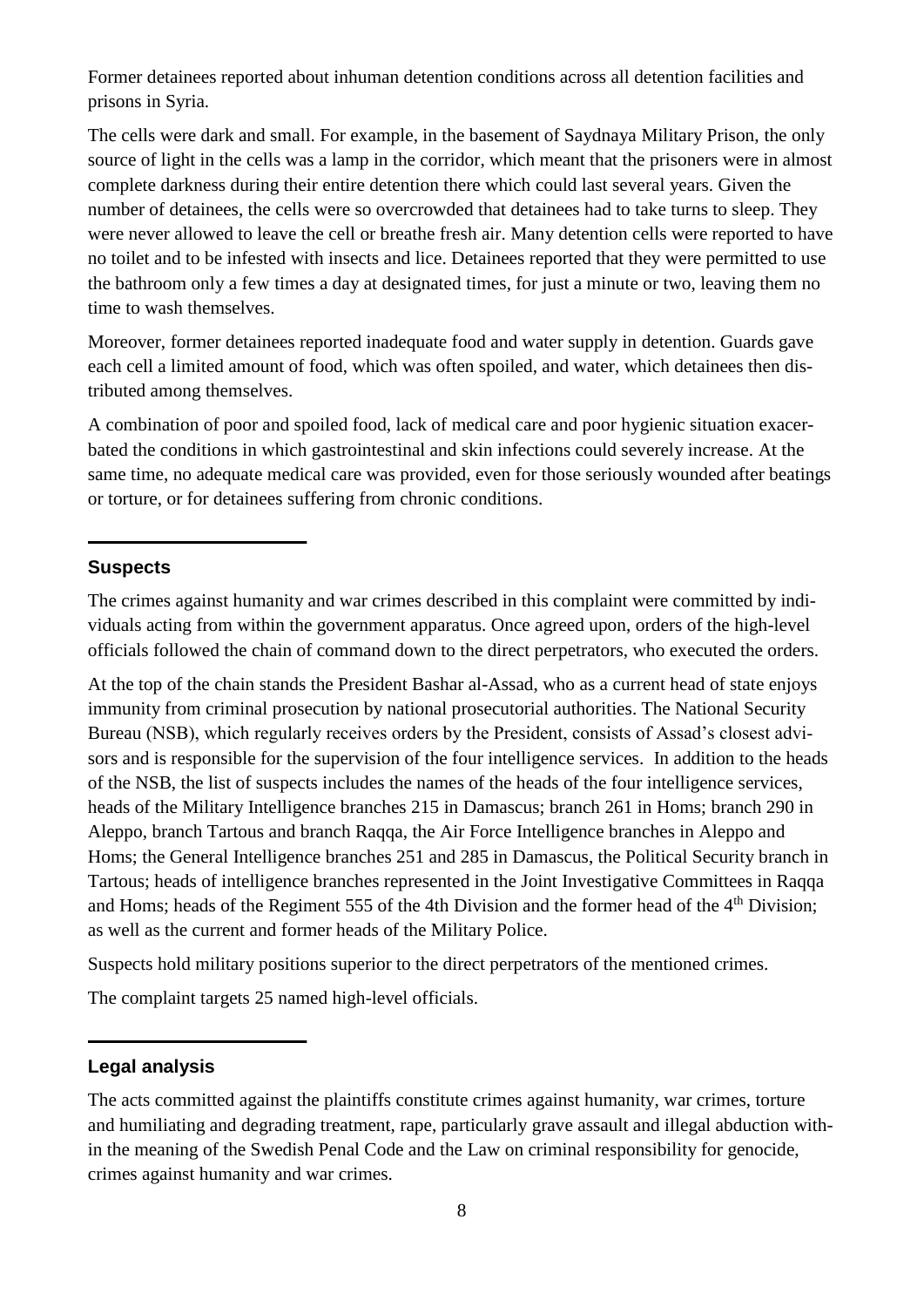The above listed suspected officials are responsible as co-perpetrators and/or superior commanders for these crimes.

## *Applicable law*

The Law 2014:406, entered into force on 1 July 2014, and provides a legal basis for the prosecution of war crimes and crimes against humanity. Section 3 (6) in the chapter 2 of the Swedish Penal Code in its wording after the 1st of July 2014, explicitly stipulates universal jurisdiction for those crimes. The Law may not be retroactively applied and is therefore applicable only to the acts committed after 1 July 2014.

As for the acts committed prior to the Law's entry into force, the Swedish Penal Code is applicable. Section 6 in the chapter 22 of the Penal Code criminalizes crimes against international law and breaches of international humanitarian law. Section 3 (6) in the chapter 2 of the Swedish Penal Code enables prosecutorial authorities to prosecute these crimes under the principle of universal jurisdiction. Furthermore, section 3 (7) in the chapter 2 of the Swedish Penal Code enables prosecutorial authorities to exercise universal jurisdiction to prosecute crimes from the general catalogue of crimes in the Swedish Penal Code for which the least severe punishment is imprisonment for four years or more.

# **Crimes committed prior to the entry into force of the Law 2014:406**

The acts committed against the plaintiffs in the period between February 2011 and July 2014 constitute particularly grave assault, illegal abduction and rape within the meaning of section 6 (2) in the chapter 3, section 1 in the chapter 4 and section 1 (3) in the chapter 6 and of the Swedish Penal Code, which are subject to prosecution in accordance with section 3 (7) in the chapter 2 of the Swedish Penal Code.

The acts committed against the plaintiffs between February 2011 and July 2014 also constitute torture and humiliating and degrading treatment as crimes against international law, which are subject to prosecution in accordance with section 3 (6) in the chapter 2 of the Swedish Penal Code.

The acts committed against the plaintiffs in the period between April 2011 and July 2014 constitute crimes against humanity as crimes against international law, subject to prosecution in accordance with section 3 (6), chapter 2 of the Swedish Penal Code.

Acts committed against the plaintiffs between February 2012 and July 2014 constitute war crimes and thus crimes against international law in accordance with section 6 in the chapter 22 of the Swedish Penal Code, subject to prosecution in accordance with section 3 (6) in the chapter 2 of the Swedish Penal Code.

## *Particularly aggravated assault*

The physical violence conducted against the plaintiffs and the upholding of the inhuman conditions in which they were detained constitute particularly aggravated assault in accordance with section 6 (2) in chapter 3 of the Swedish Penal Code. The perpetrators of the acts have showed grave relentlessness when performing the acts, which have caused the plaintiffs serious pain and deep mental and physical suffering.

## *Aggravated rape*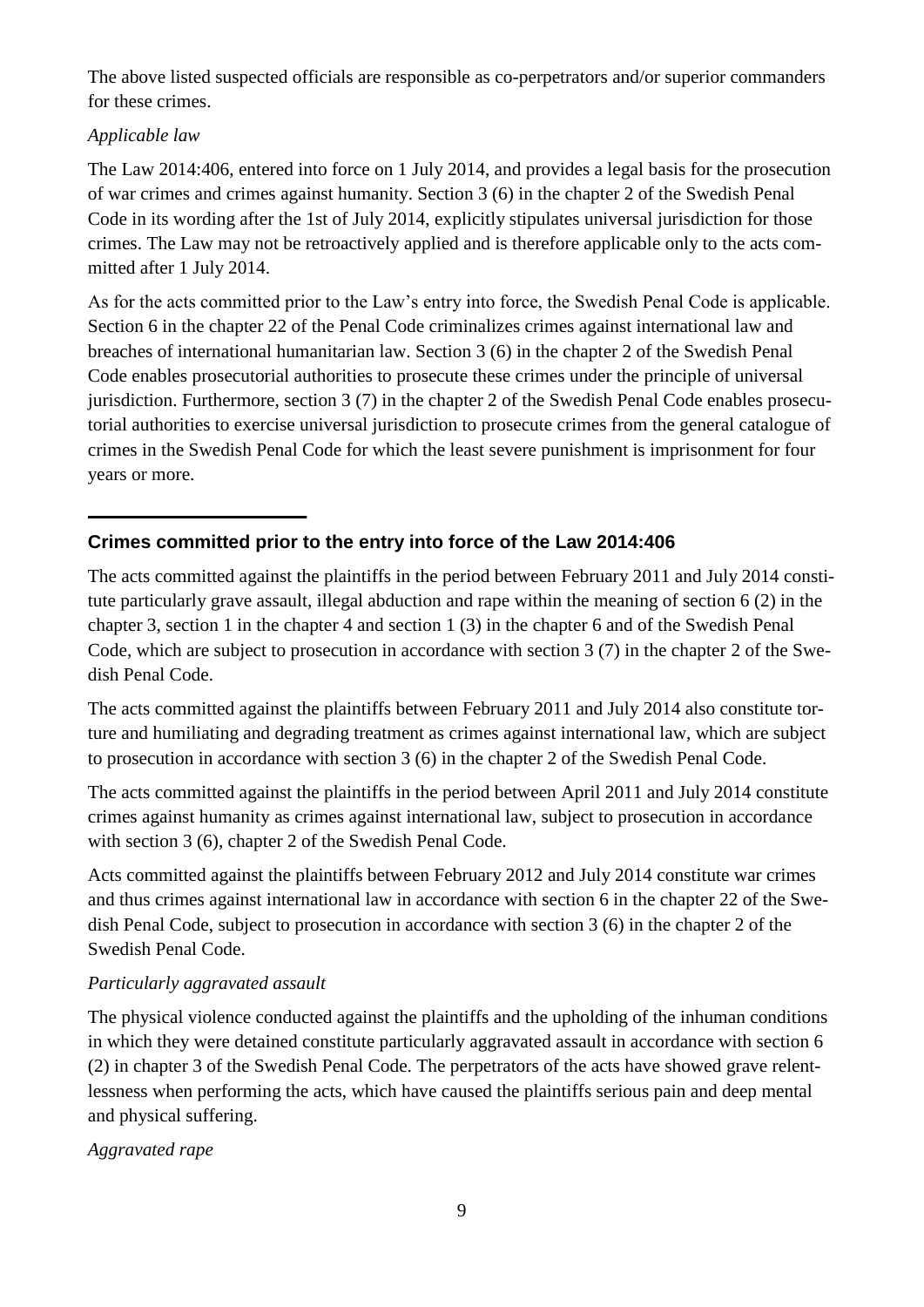The sexual acts committed against plaintiff 8 during her detention with the Military Intelligence have constituted rape in the meaning of section 1 in the chapter 6 of the Swedish Penal Code according to its wording in 2012. The acts were committed against the plaintiff when she, as a detainee, was isolated and completely unable to defend herself.

## *Illegal abduction*

The arrests and detention of the plaintiffs constitute illegal abduction in accordance with section 1 in the chapter 4 of the Swedish Penal Code. Through the arrest and detention, the plaintiffs were forcibly deprived of their liberty. The torture and inhuman detention conditions that followed upon their arrest, show that the deprivation of liberty was conducted with an intent to hurt their life or health.

## *Torture as a crime against international law*

The acts committed against the plaintiffs are in violation of the absolute prohibition of torture under international law and constitute crimes against international law which are subject to prosecution in accordance with the section 3 (6) in the chapter 2 of the Penal Code.

Although the acts committed against the plaintiffs before the outbreak of an armed conflict in Syria may be prosecuted as acts of particularly grave assault, there is a possibility to prosecute torture as a crime against international law. The use of torture is a violation of international treaties prohibiting torture, including the UN Convention Against Torture and Other Cruel, Inhuman or Degrading Treatment or Punishment and International Covenant on Civil and Political Rights which are binding for both Sweden and Syria as signatory states. Secondly, the prohibition against torture is a norm of customary international law and constitutes an absolute and non-derogable norm, i.e. *ius cogens*.

# *Crimes against humanity as a crime against international law*

The acts committed against the plaintiffs constitute torture, degrading or humiliating treatment, unlawful deprivation of liberty and persecution as crimes against humanity as they were committed as a part of a widespread and systematic attack against a civilian population within the meaning of international law. Crimes against humanity constitute crimes against international law which are subject to prosecution in accordance with the section 3 (6) in the chapter 2 of the Penal Code.

As a response to the outbreak of the protests in Syria in March 2011, vast state resources have been utilized to arrest, detain, torture and murder thousands of civilians in detention facilities across Syria following government instructions and an established pattern of acts. In April 2011, these acts reached the level of a widespread and systematic attack. The aforementioned acts have targeted those who have been identified as actual or potential supporters of the opposition by organizing or participating in protests against the government, documenting and publishing human rights violations or by residing in areas perceived as centers of oppositional activities. The plaintiffs subject to this complaint have all been arrested due to the perception of them as supporters of the opposition. Hence, they all share the common element of the civilian population targeted by the aforementioned crimes.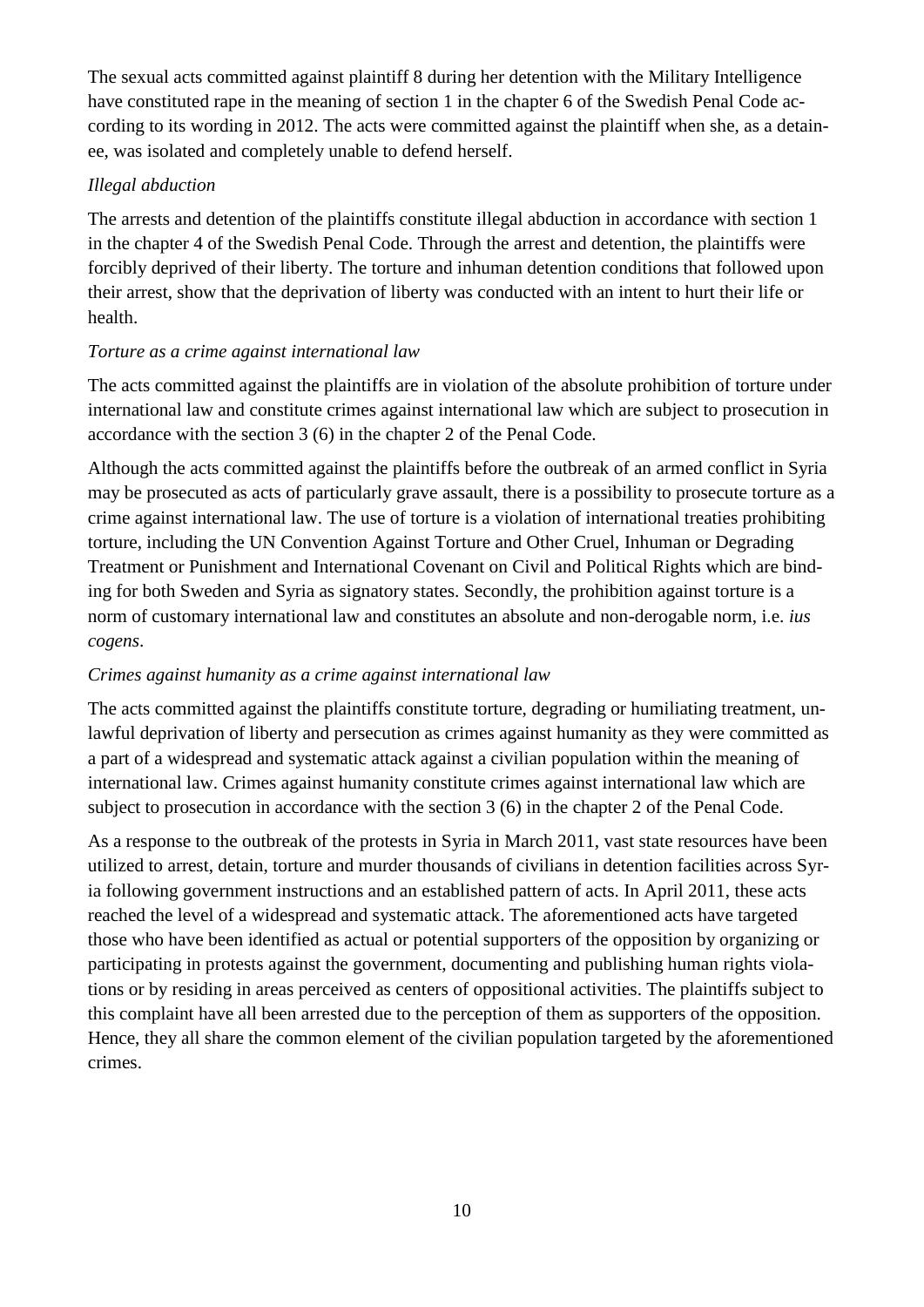## *War crimes*

The acts committed against the plaintiffs after February of 2012 constitute torture and rape amounting to war crimes within the meaning of article 6 in the chapter 22 of the Swedish Penal Code (in its wording prior to 1 July 2014).

The conflict in Syria has been characterized as a non-international armed conflict by, *inter alia*, the United Nations Commission of Inquiry on Syria since February of 2012. Neither of the plaintiffs have taken part in the hostilities between the government forces and the oppositional forces. They are therefore to be considered as a protected group in the meaning of the common article 3 of the 1949 Geneva Conventions.

The acts committed against the plaintiffs have been closely related to the armed conflict. While interrogated in detention, the plaintiffs were confronted with questions or accusations of assistance to armed groups participating in the conflict, holding of weapons or killings of intelligence officers. Others were accused of inciting university students of taking part in protests against the government. This demonstrates the security apparatus' perception of the plaintiffs as belonging to or supporting the adversaries of the Syrian government labeled as "opposition." The acts committed against them had the overarching purpose of weakening the "opposition."

# **Crimes committed after the entry into force of the Law 2014:406**

The acts committed against plaintiff 4 in the period between July 2014 and June 2015 constitute war crimes and crimes against humanity through torture or other inhumane treatment, unlawful deprivation of liberty, punishment without a fair trial and persecution within the meaning of the Law 2014:406.

## *Crimes against humanity*

The acts committed against plaintiff 4 constitute torture, degrading or humiliating treatment, unlawful deprivation of liberty and persecution as crimes against humanity because they were committed as a part of a widespread and systematic attack against a civilian population in the meaning of section 2 in the Law 2014:406.

## *War crimes*

The acts committed against plaintiff 4 constitute war crimes of torture, humiliating and degrading treatment and punishment without a fair trial in accordance with the section 4 (2) and (9) of the Law 2014:406 as they were committed against the plaintiff being a person protected by international humanitarian law, in the context of and in relation to an armed conflict in Syria.

# **Modes of liability**

The suspected officials are criminally responsible for the crimes committed in the detention facilities of the Military Intelligence branches 215 in Damascus, branch 261 in Homs, branch 290 in Aleppo, branch Tartous and branch Raqqa; the Air Force Intelligence branches in Aleppo and Homs; the General Intelligence branches 251 and 285 in Damascus; the Political Security branch in Tartous; the Joint Investigative Committees in Raqqa and Homs; Regiment 555 of the 4th Division; Saydnaya Military Prison and the Military Police in Homs, Tartous and Al-Qabun due to their act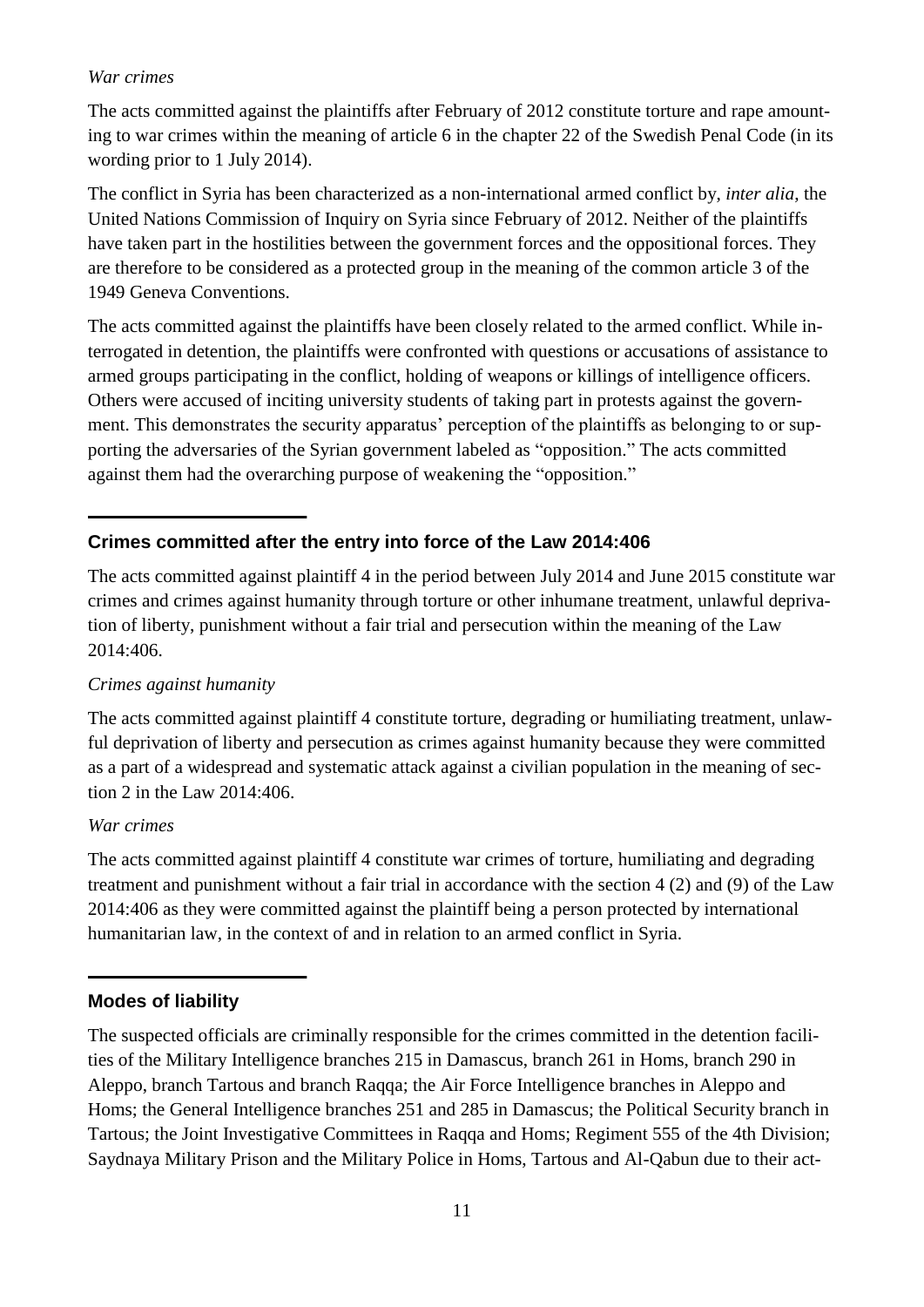ing as co-perpetrators of the crimes and due to their responsibility as superior commanders in the meaning of section 6 (3) in the chapter 22 and section 4 in the chapter 23 of the Swedish Penal Code.

## *Co-perpetration*

The suspects subject to this complaint should be held criminally responsible as co-perpetrators for the above mentioned crimes. According to the jurisprudence of the Swedish courts, an individual may be held criminally responsible for a crime that he or she has not physically participated in, if the individual has played such a crucial role for the commission of the crime that it is natural to consider this individual as a perpetrator of the crime. This is the case when an individual, given his or her position, used the physical perpetrator of the crime as a "tool" and thus played the central role by giving instructions to the perpetrator.

The suspects subject to this complaint have played a crucial role in the commission of the crimes by giving orders and instructions to their subordinates and using them as a "human tool" to commit those crimes. Through their orders, the officials have had direct impact on the acts of their subordinates and thus on the commitment of the crimes. The direct involvement of the suspected high-level officials also arises from the fact that the systematic commission of the crimes committed in the detention facilities has only been possible due to the thorough planning and organization undertaken by the suspects.

# *Superior responsibility*

The suspects subject to this complaint should be held criminally responsible as superior commanders for the above mentioned crimes. According to section 6 (3) in chapter 22 of the Swedish Penal Code, superior commanders may be held criminally responsible for crimes committed by their subordinates if they had or must have had knowledge about the commission of the crimes and omitted to avert them. According to the "guarantor doctrine" developed through the jurisprudence of the Swedish courts, individuals holding a position obliging them to monitor another individual's actions in order to avert commission of crimes or harmful effects may also be held liable. For criminal liability to incur, the guarantor must have caused a dangerous situation through their own actions and then omitted to avert the effect of those actions.

As the military superiors of the direct perpetrators, the suspects have had constant control over the activities of their subordinates. Due to the rigorous documentation and reporting system upheld by the Syrian security apparatus, the suspects were regularly informed about the crimes committed in the detention facilities. Due to their superior positions, they were continuously able and obliged to take measures to put an end to the unlawful acts of their subordinates and to undertake actions to address these crimes by means of judiciary. Considering the fact that the suspected officials were in their positions for several months if not years and taking note of the international media coverage of the high number of deaths and torture practices in detention facilities of the government, it is beyond any doubt that they were or should have been aware of the atrocities happening in those detention facilities and prisons.